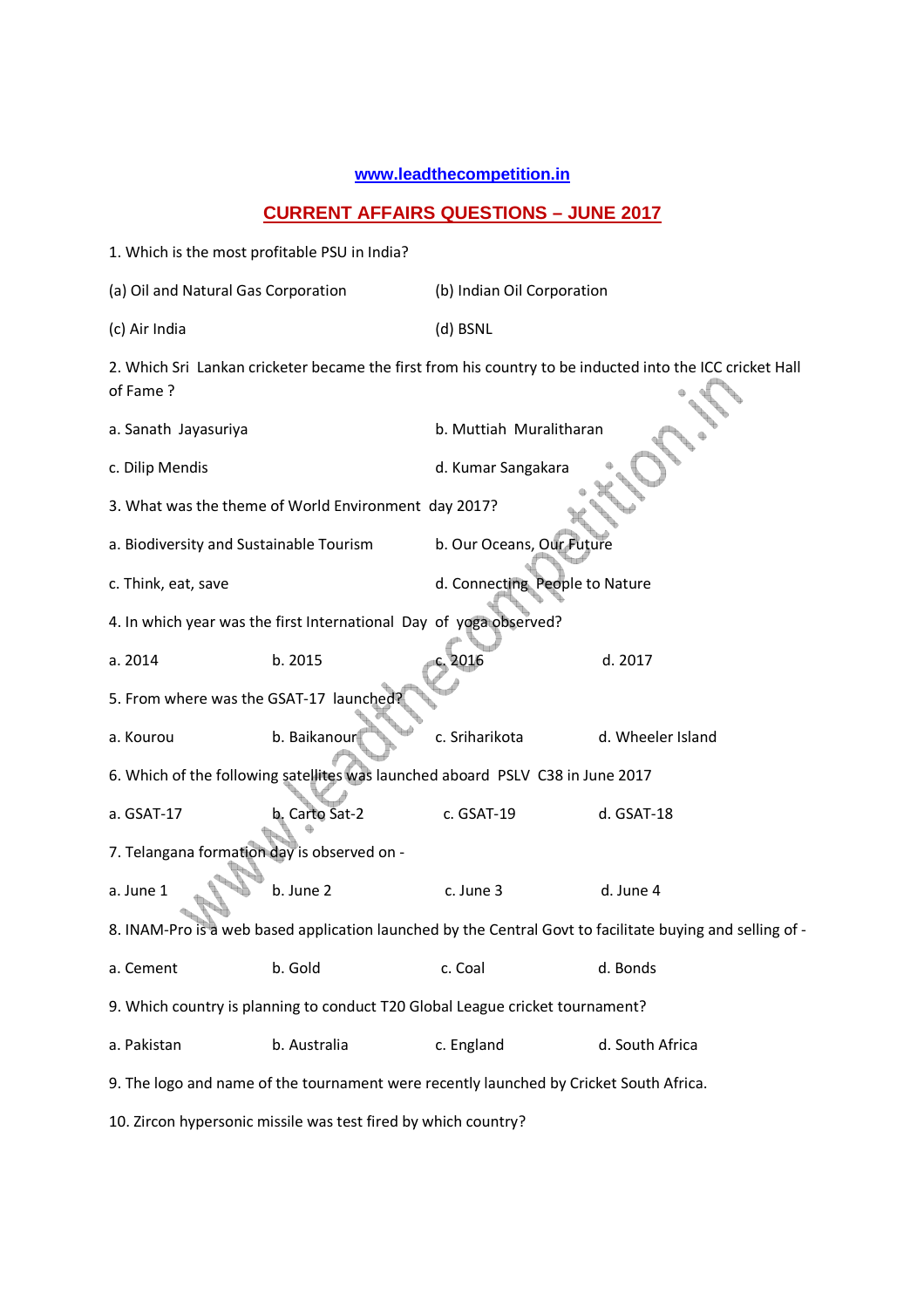| a. Russia                                                                                                                                                   | b. Israel                                                                           | c. China                             | d. North Korea    |  |  |  |  |
|-------------------------------------------------------------------------------------------------------------------------------------------------------------|-------------------------------------------------------------------------------------|--------------------------------------|-------------------|--|--|--|--|
| 11. Which city recorded the first case of Zika virus in India?                                                                                              |                                                                                     |                                      |                   |  |  |  |  |
| a. Jodhpur                                                                                                                                                  | b. Chennai                                                                          | c. Ahmedabad                         | d. Kochi          |  |  |  |  |
| 12. Who of the following scored the highest aggregate runs in the Champions Trophy 2017?                                                                    |                                                                                     |                                      |                   |  |  |  |  |
| a. Virat Kohli                                                                                                                                              | b. Rohit Sharma                                                                     | c. Yuvray Singh<br>d. Shikhar Dhawan |                   |  |  |  |  |
| 13. Leo Varadkar, a person of Indian origin is set to become the next Prime Minister of which country?                                                      |                                                                                     |                                      |                   |  |  |  |  |
| a. New Zealand                                                                                                                                              | b. Canada                                                                           | c. Ireland                           | d. Bahamas        |  |  |  |  |
| 14. With which country did Saudi Arabia, UAE, Egypt, Yemen and Bahrain cut off diplomatic ties<br>recently?                                                 |                                                                                     |                                      |                   |  |  |  |  |
| a. Qatar                                                                                                                                                    | b. Kuwait                                                                           | c. Iran                              | bva               |  |  |  |  |
| 15. In which country is Budhi Gandaki Hydroelectric project being developed?                                                                                |                                                                                     |                                      |                   |  |  |  |  |
| a. Nepal                                                                                                                                                    | b. Bhutan                                                                           | c. Myanmar                           | d. Pakistan       |  |  |  |  |
|                                                                                                                                                             | 16. Who of the following is the Indian Judge at the International Court of Justice? |                                      |                   |  |  |  |  |
| a. Justice PN Bhagwati                                                                                                                                      |                                                                                     | b. Justice Dalveer Bhandari          |                   |  |  |  |  |
| d. Justice TS Thakur<br>c. Justice Altamas Kabir                                                                                                            |                                                                                     |                                      |                   |  |  |  |  |
| 17. Who of the following took the highest number of wickets in the Champions Trophy 2017?                                                                   |                                                                                     |                                      |                   |  |  |  |  |
| a. Hasan Ali                                                                                                                                                | b. R Ashwin                                                                         | c. Hardik Pandya                     | d. Josh Hazelwood |  |  |  |  |
| 18. At which of the following places was the finals of Champions Trophy 2017 played?                                                                        |                                                                                     |                                      |                   |  |  |  |  |
| a. Sophia Gardens                                                                                                                                           | Oval<br>Ø,                                                                          | c. Edgbastonground                   | d. Lords          |  |  |  |  |
| 19. In which country did the Prime Minister Shri Narendra Modi present 100 volumes of Buddhist text<br>Urga Kanjur to the head priest of a Buddhist Temple? |                                                                                     |                                      |                   |  |  |  |  |
| a. Germany                                                                                                                                                  | b. Russia                                                                           | c. Spain                             | d. France         |  |  |  |  |
| 20. A military aircraft of which country crashed in the Andaman Sea recently killing all 122 people on<br>board?                                            |                                                                                     |                                      |                   |  |  |  |  |
| a. China                                                                                                                                                    | b. Malaysia                                                                         | c. Myanmar                           | d. Thailand       |  |  |  |  |
| 21. With which of the following is Sunil Jaglan associated?                                                                                                 |                                                                                     |                                      |                   |  |  |  |  |
| a. Skill India                                                                                                                                              |                                                                                     | b. Selfie with daughter              |                   |  |  |  |  |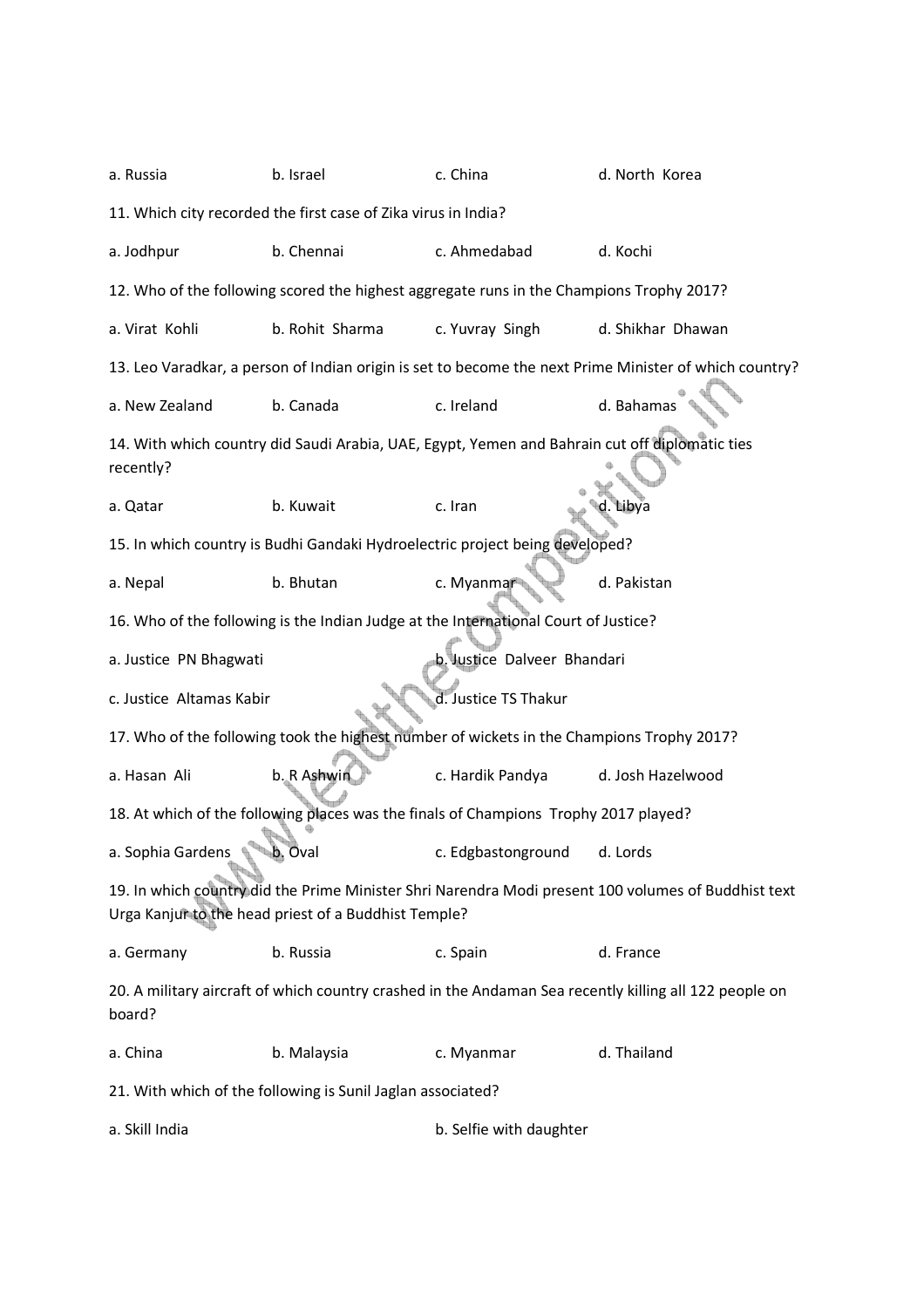c. Yoga for everyone and the state of the d. Swachh Bharat Abhiyan

22. Who has been appointed the head of committee constituted by the government for preparation final draft of National Education Policy?

a. Arvind Panagariya b. Venkaiah Naidu c. K Kasturirangan d. Urjit Patel

23. Recently 'Vatsalya – Maatri Amrit Kosh', a National Human Milk Bank and Lactation Counselling Centre was launched at the Lady Hardinge Medical College (LHMC), New Delhi. The centre has been established with collaboration of -

a. Norway b. Israel c. Russia d. France 24. Which city has been chosen as the World Book Capital for 2019 by UNESCO? a. Hong Kong b. Sharjah c. Paris 25. Desh Bandhu Gupta who passed away in June 2017 was the founder of a. Lupin Ltd b. Cipla Ltd c. Ranbaxy Labs d. Apollo Hospitals 26. Kanyashree Prakalpa, the scheme which has been awarded the United Nations Public Service Award has been initiated by a. West Bengal b. Madhya Pradesh c. Rajasthan d. Gujarat 27. In which State is the Kambala, buffalo race organised? a. Kerala b. Gujarat c. Karnataka d. Tamil Nadu 28. Which English letter has been used as an inset letter in both the number panels in the new series of 500 rupee notes released recently by RBI? a. A c. C d. D 29. Mr Baldwin Lonsdale who passed away suddenly due to a heart attack was the President of a. Tuvalu b. Tunisia c. Seychelles d. Vanuatu 30. David Grossman whose book has won the Man Booker International Prize 2017 belongs to – a. Canada b. United Kingdom c. Israel d. Australia 31. Which of the following insurance companies was taken over by IRDA in the interest of policy hoders? a. Tata AIG Life Insurance b. HDFC Standard c. Sahara India Life Insurance d. ICICI Lombard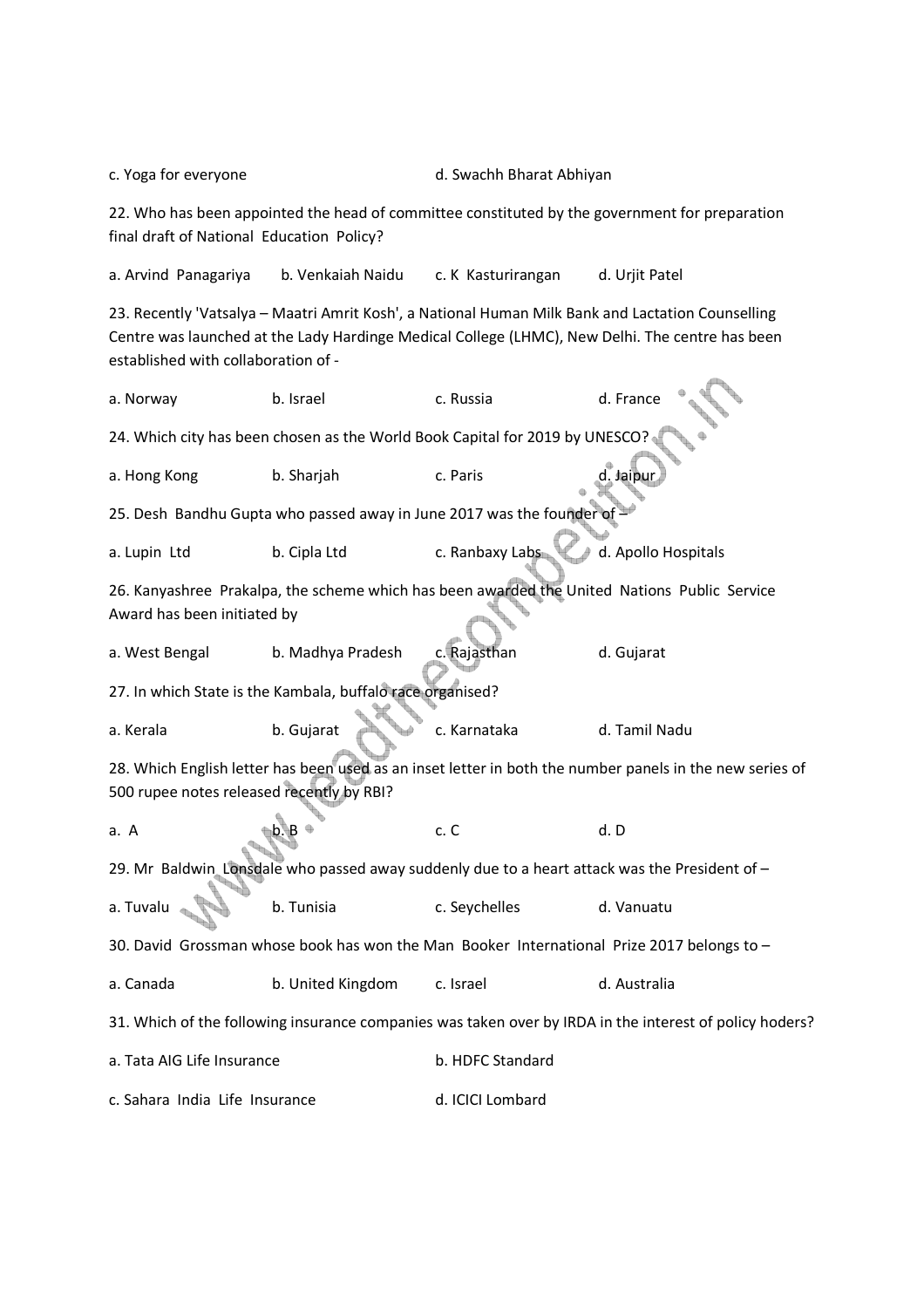32. Project Jal Sanchay which won the National Award for excellence in MGNREGP was launched by a. Rajasthan b. Uttarakhand c. Odisha d. Bihar 33. In which state has the Indian Army launched Army's Super-40 initiative for coaching youth for engineering entrance examinations? a. Jharkhand b. Assam c. Bihar d. Jammu and Kashmir 34. AUSINDEX, the bilateral maritime exercise by India and Australia was conducted at a. Fremantle b. Albany port c. Port Kennedy d. Stanley Harbour 35. Anuyatra is a social initiative for the disabled launched by a. Karnataka b. Kerala b. Kerala c. Gujarat 36. In which country is the ANUGA food trade fair held biennially? a. Australia b. Germany c. France d. Russia 37. Which of the following teams did not participate in the Champions Trophy 2017? a. Bangladesh b. Sri Lanka c. West Indies d. New Zealand 38. Who was awarded the player of the series award at the Champions Trophy 2017? a. Hasan Ali b. Shikhar Dhawan c. Junaid Khan d. Tamim Iqbal 39. Which of the following programmes has been launched by the Union Govt in a bid to reverse braindrain, and enable non-resident Indian scientists to work in the country's institutions for a period of one to three months? a. VAJRA b. PRAHAR c. PRAVAS d. SATH 40. Who won the Women's Singles title at the French Open 2017? a. Simona Halep **b. Jelena Ostapanko** c. Venus Williams **d. Garbine Muguruza** 41. Operations at which of the following ports were severely affected due to a ransomware attack? a. Paradip b. Mormugao c. Jawaharlal Nehru Port d. Kandla 42. Which of the following tournaments was won by Sai Praneeth? a. Indonesia Open b. Thailand Open c. Australia Open d. Hong Kong Open 43. Which State has become the first in the country to launch a pension scheme for Single Women?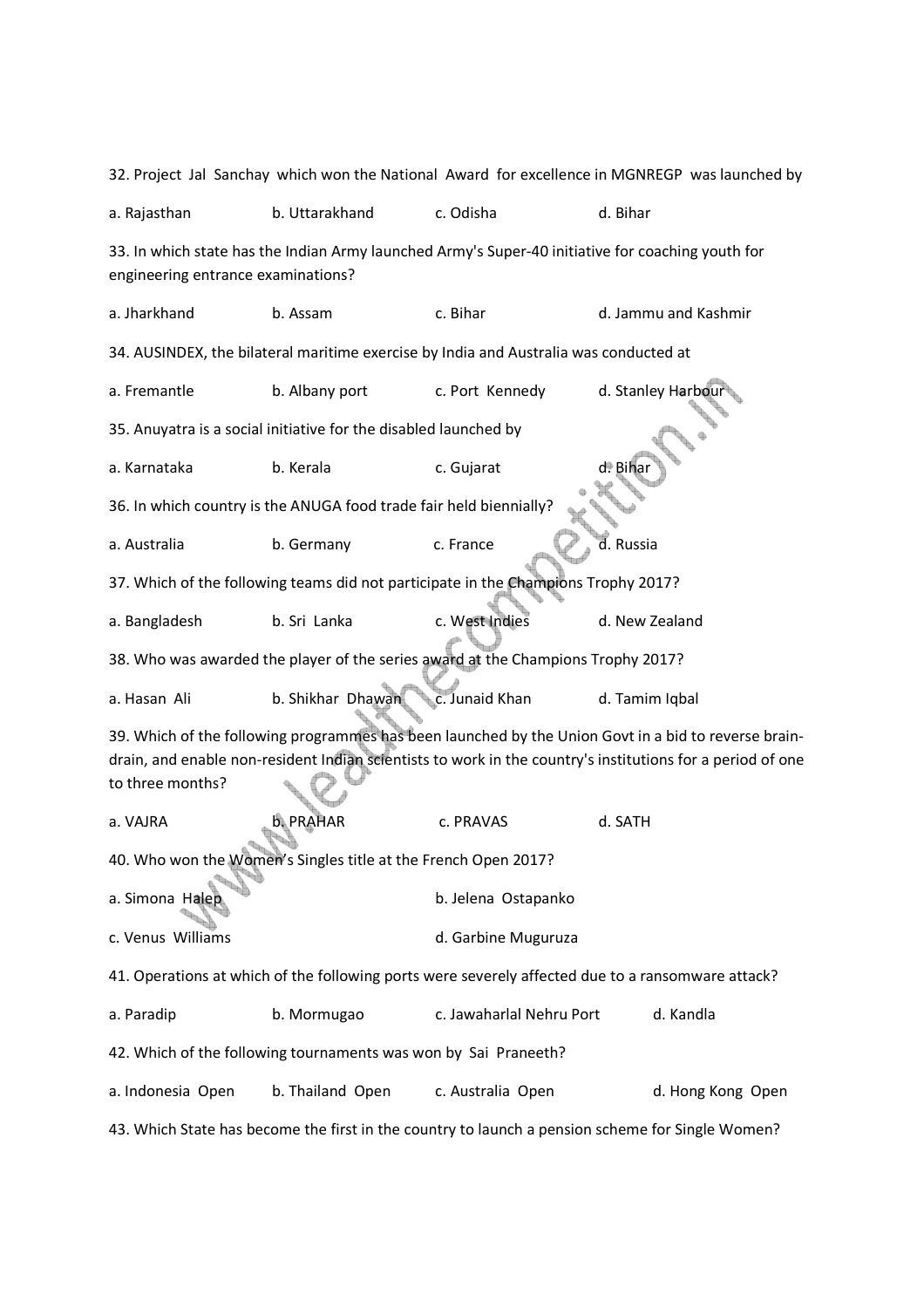| a. Rajasthan                                                                                                      |         | b. Odisha        |                     |         | c. Kerala           |           |         | d. Telangana      |         |  |
|-------------------------------------------------------------------------------------------------------------------|---------|------------------|---------------------|---------|---------------------|-----------|---------|-------------------|---------|--|
| 44. Who of following contributed significantly in the reunification of Germany and creation of<br>Eurozone?       |         |                  |                     |         |                     |           |         |                   |         |  |
| a. Willy Brandt                                                                                                   |         | b. Helmut Kohl   |                     |         | c. Gerhard Schroder |           |         | d. Helmut Schmidt |         |  |
| 45. In which year was the first ATM put into use?                                                                 |         |                  |                     |         |                     |           |         |                   |         |  |
| a. 1957                                                                                                           | b. 1964 |                  |                     | c. 1966 |                     |           | d. 1967 |                   |         |  |
| 46. Which Indian player paired with Gabriela Dabrowski to win the Mixed Doubles title at the French<br>Open 2017? |         |                  |                     |         |                     |           |         |                   |         |  |
| b. Mahesh Bhupathi<br>a. Laender Paes                                                                             |         |                  |                     |         |                     |           |         |                   |         |  |
| c. Rohan Bopanna                                                                                                  |         |                  | d. Somdev Devvarman |         |                     |           |         |                   |         |  |
| 47. Whom did Rafael Nadal defeat to win the French Open 2017 Singles title?                                       |         |                  |                     |         |                     |           |         |                   |         |  |
| a. Andy Murray                                                                                                    |         | b. Roger Federer |                     |         | c. Stan Wawrinka    |           |         | d. Novak Djokovic |         |  |
| <b>Answers</b>                                                                                                    |         |                  |                     |         |                     |           |         |                   |         |  |
| 1. (b)                                                                                                            | 2. (b)  | 3. (d)           | 4. (b)              | 5. (a)  | 6. (b)              | 7. (b)    | 8. (a)  | 9. (d)            | 10. (a) |  |
| 11. $(c)$                                                                                                         | 12. (d) | 13. $(c)$        | 14. (a)             | 15. (a) | 16. (b)             | 17. (a)   | 18. (b) | 19. (b)           | 20. (c) |  |
| 21. (b)                                                                                                           | 22. (c) | 23. (a)          | $24.$ (b)           | 25. (a) | 26. (a)             | 27. (c)   | 28. (a) | 29. (d)           | 30. (c) |  |
| 31. (c)                                                                                                           | 32. (d) | 33. (d)          | 34. (a)             | 35. (b) | 36. (b)             | 37. (c)   | 38. (a) | 39. (a)           | 40. (b) |  |
| 41. (c)                                                                                                           | 42. (b) | $43 \text{ (d)}$ | 44. (b)             | 45. (d) | 46. $(c)$           | 47. $(c)$ |         |                   |         |  |

## **Additional Information on questions:**

¢

1. IOC overtook ONGC as the most profitable PSU as per the results for the financial year ended 31 March 2017. Reliance Industries retained the crown of most profitable company of India for the third year in a row.

8. Recently the govt launched an upgraded version INAM-Pro+ of the portal to include the A to Z of construction materials like cement, steel, bitumen, stone aggregates, concrete etc.

14. The countries have accused Qatar of funding terrorist organisations.

15. Nepal has recently signed up with China Gezhouba Group Corporation (CGGC) to build the 1,200MW Budhi Gandaki hydro project.